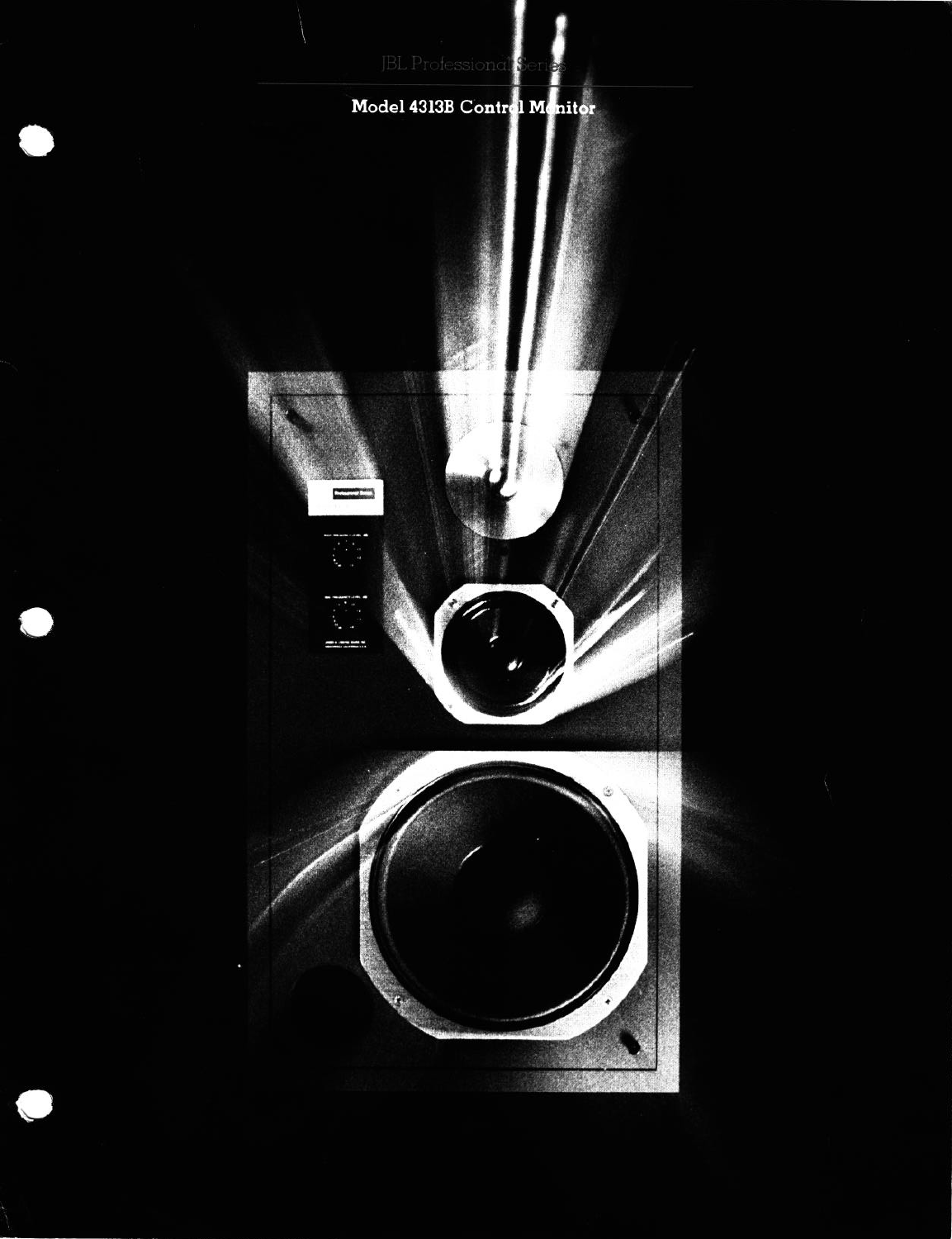Smooth, powerful response,  $40$  Hz -  $18$  kHz  $\pm 3dB$ 89 dB SPL at 1 m with a 1 W input Components: 250 mm (10 in) low frequency loudspeaker; 130 mm (5 in) midrange loudspeaker: 25 mm (1 in) high frequency dome radiator Level controls for midrange and high frequency output Oiled walnut enclosure

Setting new performance standards for compact studio monitors, the JBL 4313B offers the same smooth, wide-band, low-distortion reproduction that has made JBL's large monitors the choice of the recording industry. The 4313B is ideal for control rooms, small studios, mixdown facilities, or any other application in which the acoustic requirements call for a full-sized JBL monitor, but where space dictates a compact system. A newly developed low frequency loudspeaker, perfectly matched to the enclosure, produces deep, powerful bass response. The in-line mounting of the transducers gives the 4313B excellent stereo imaging and, in combination with exceptional transient response, an overall sound of outstanding clarity and openness.

## Low Frequency Loudspeaker

JBL designed the powerful 250 mm (10 in) low frequency loudspeaker specifically for accuracy and distortion-free performance in the 4313B enclosure. The linear excursion design of the driver ensures that the 75 mm (3 in) edgewound copper voice coil remains m the magnetic gap during even the longest excursions. A heavy 4.7 kg (10% lb) cast magnetic assembly concentrates the full force of the massive magnet in the voice coil gap; flux density is 1.02 tesla (10,200 gauss). JBL coats the rear surface of the cone with an exclusive damping formulation that provides the precise mass and density necessary for optimum bass performance. The coating also prevents spurious resonances and extends the smooth response into the midrange region. Free-air resonance of the driver is 25 Hz.

# Midrange Loudspeaker

The  $4313B$  utilizes  $\alpha$  130 mm (5 in) midrange loudspeaker, housed in an isolated subchamber to preven.2 interaction with the low frequency driver. Powered by  $\alpha$  22 mm (% in) copper voice coil operating in  $\alpha$  magnetic field of 1.4 tesla (14,000 gauss), the extremely stiff cone does not break up at even the highest volume levels and delivers clear, undistorted reproduction with excellent transient response. The mqgnetic assembly weighs 0.74 kg (1% lb).

## High Frequency Dome Radiator

The 25 mm (1 in) dome provides high acoustic output with great clarity and wide dispersion. The dome is constructed of phenolic-impregnated linen, coated with  $\alpha$  thin film of aluminum by means of a vapor deposition process. The entire surface of this extremely hard dome acts as a radiating area, and the dispersion characteristics are exceptionally good. A 25 mm (1 in) voice coil, energized by  $\alpha$  0.68 kg (1½ lb) magnetic assembly, operates in a magnetic field of 1.4 tesla (14,000 gauss). The integral baffle prevents extraneous reflections from the dome compliance.

# Frequency Dividing Network

The dividing network achieves the smoothest possible frequency response and optimum blending of the component drivers of the 4313B. Special phasecorrecting circuitry and conjugate circuits for impedance leveling ensure that the drivers operate in  $\alpha$ manner approaching the theoretical ideal through the transition frequencies as well as the remainder of their respective operating ranges. The capacitors are noninductive, non-polarized types with high AC current capacity, built expressly for use in dividing networks